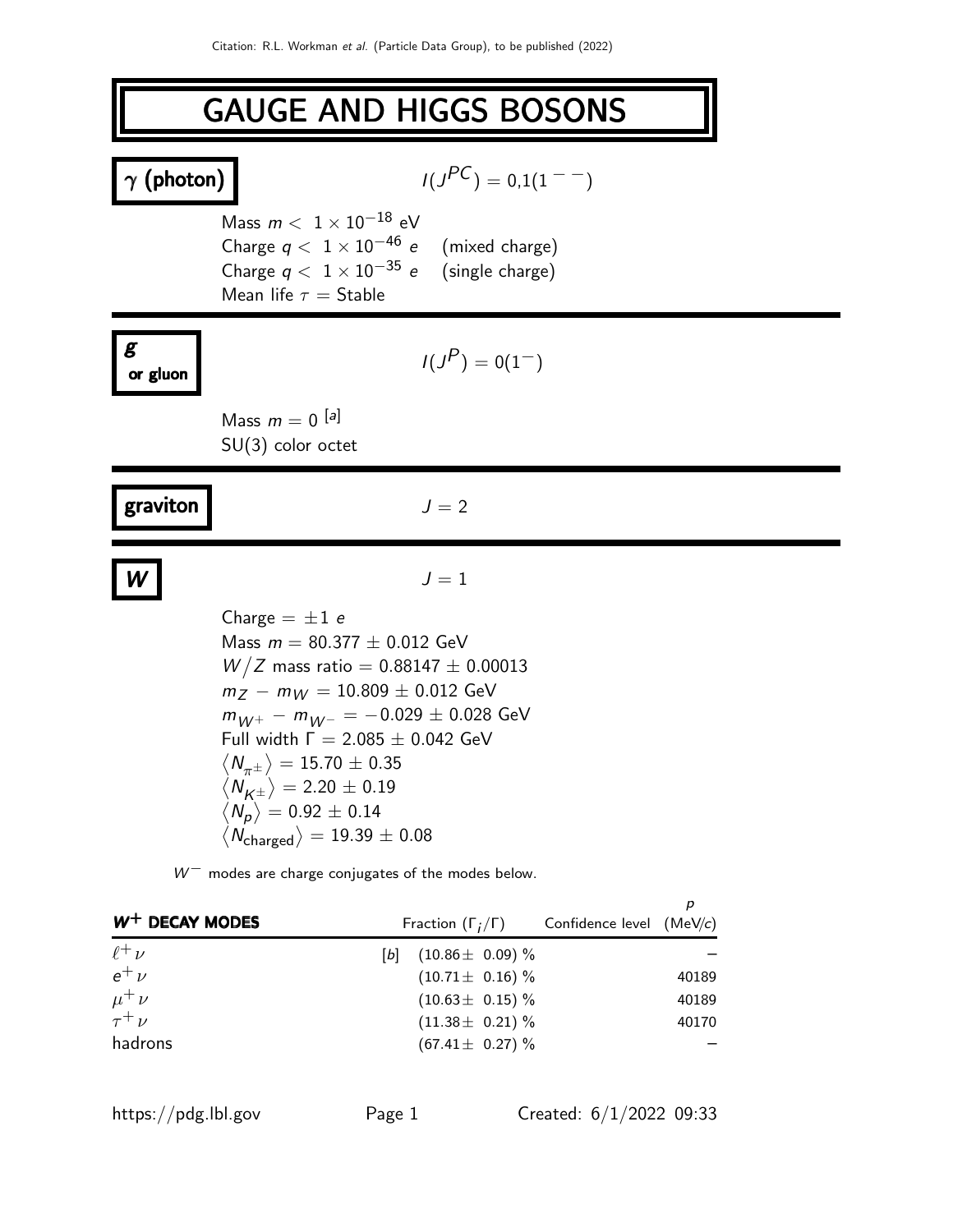| $\pi^+\gamma$           | $\langle 7$                                           | $\times$ 10 $^{-6}$ | 95% | 40189 |
|-------------------------|-------------------------------------------------------|---------------------|-----|-------|
| $D_s^+\gamma$           | $\langle$ 1.3                                         | $\times$ 10 $^{-3}$ | 95% | 40165 |
| cX                      | $(33.3 \pm 2.6) \%$                                   |                     |     |       |
| $C\overline{S}$         | $\begin{pmatrix} 31 & +13 \\ -11 & 0 \end{pmatrix}$ % |                     |     |       |
| invisible               | $[c]$ (1.4 $\pm$ 2.9 ) %                              |                     |     |       |
| $\pi^{+}\pi^{+}\pi^{-}$ | < 1.01                                                | $\times$ 10 $^{-6}$ | 95% | 40189 |

# $J = 1$

 $Change = 0$ Mass  $m = 91.1876 \pm 0.0021$  GeV  $[d]$ Full width  $\Gamma = 2.4952 \pm 0.0023$  GeV  $\Gamma\!\left(\ell^+\ell^-\right) = 83.984 \pm 0.086$  MeV  $^{[b]}$ Γ $\left($ invisible $\right)=499.0\pm1.5$  MeV  $^{\left[{\it e}\right]}$  $\Gamma\big(\text{hadrons}\big) = 1744.4 \pm 2.0 \,\, \text{MeV}$  $\Gamma(\mu^+ \mu^-)/\Gamma(e^+ e^-) = 1.0001 \pm 0.0024$  $\Gamma(\tau^+\tau^-)/\Gamma\bigl( e^+ \,e^-\bigr) = 1.0020 \pm 0.0032 \; [f]$ 

# Average charged multiplicity

 $\langle N_{charged}\rangle = 20.76 \pm 0.16 \quad (S = 2.1)$ 

# Couplings to quarks and leptons

$$
\begin{array}{l} g^{\ell}_{\;V} = -0.03783 \pm 0.00041 \\ g^{\;\mu}_{\;V} = 0.266 \pm 0.034 \\ g^{\;\mu}_{\;V} = -0.38 \, {}^{+\, 0.04}_{-\, 0.05} \\ g^{\ell}_{\;A} = -0.50123 \pm 0.00026 \\ g^{\;\mu}_{\;A} = 0.519 \, {}^{+\, 0.028}_{-\, 0.033} \\ g^{\;\mu}_{\;A} = -0.527 \, {}^{+\, 0.040}_{-\, 0.028} \\ g^{\;\nu_{\ell}} = 0.5008 \pm 0.0008 \\ g^{\;\nu_{\;\mu}} = 0.53 \pm 0.09 \\ g^{\;\nu_{\mu}} = 0.502 \pm 0.017 \end{array}
$$

# Asymmetry parameters [g]

$$
A_e = 0.1515 \pm 0.0019
$$
  
\n
$$
A_{\mu} = 0.142 \pm 0.015
$$
  
\n
$$
A_{\tau} = 0.143 \pm 0.004
$$
  
\n
$$
A_s = 0.90 \pm 0.09
$$
  
\n
$$
A_c = 0.670 \pm 0.027
$$
  
\n
$$
A_b = 0.923 \pm 0.020
$$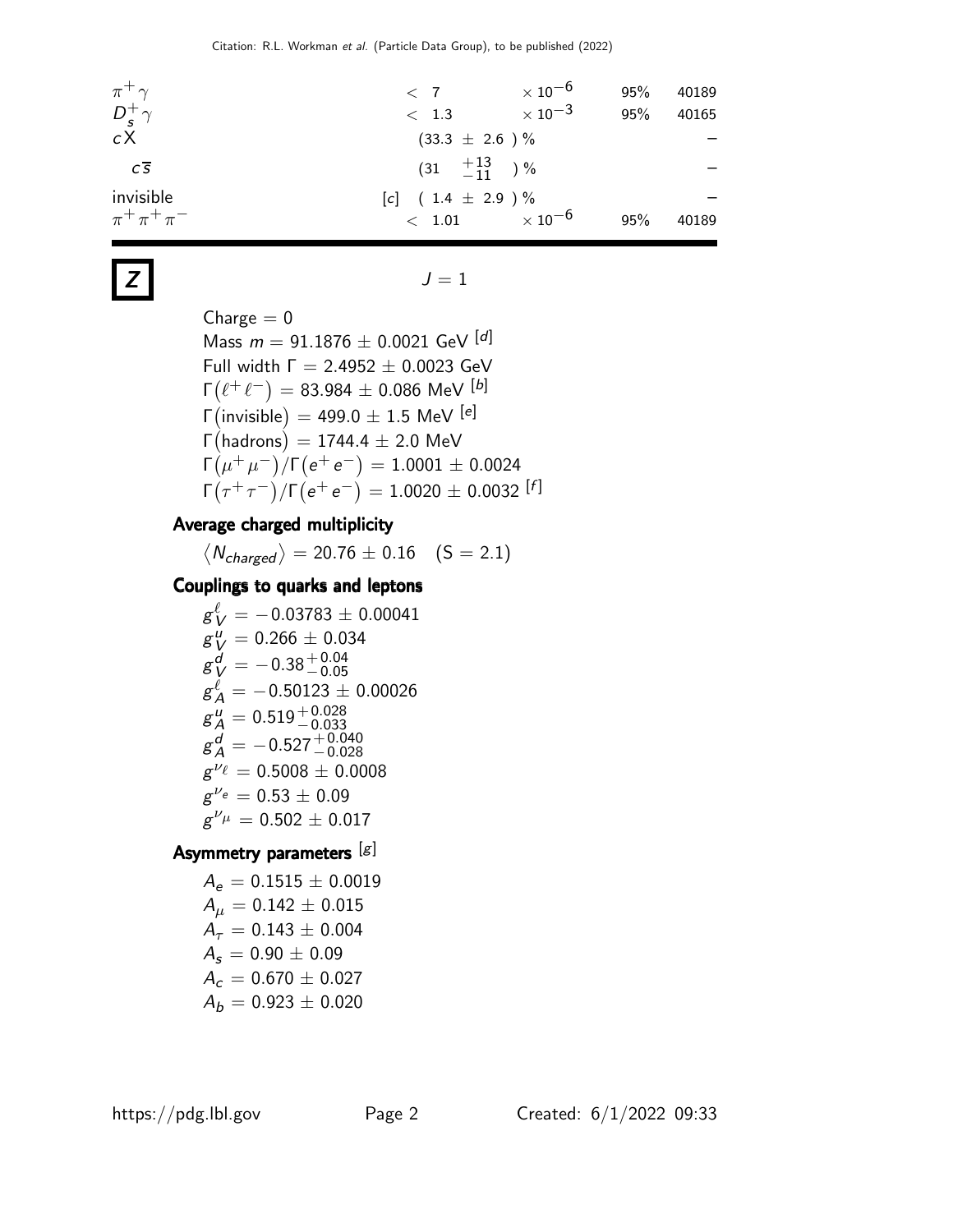# Charge asymmetry  $(% \mathcal{E} _{n})$  at  $Z$  pole

$$
A_{FB}^{(0\ell)} = 1.71 \pm 0.10
$$
  
\n
$$
A_{FB}^{(0u)} = 4 \pm 7
$$
  
\n
$$
A_{FB}^{(0s)} = 9.8 \pm 1.1
$$
  
\n
$$
A_{FB}^{(0c)} = 7.07 \pm 0.35
$$
  
\n
$$
A_{FB}^{(0b)} = 9.92 \pm 0.16
$$

| <b>Z DECAY MODES</b>                                                                 |                  | Fraction $(\Gamma_i/\Gamma)$ |                         |                               | Scale factor/<br>Confidence level | $\boldsymbol{p}$<br>(MeV/c) |
|--------------------------------------------------------------------------------------|------------------|------------------------------|-------------------------|-------------------------------|-----------------------------------|-----------------------------|
| $e^+e^-$                                                                             | $[h] \centering$ |                              | $(3.3632 \pm 0.0042)$ % |                               |                                   | 45594                       |
| $\mu^+ \mu^-$                                                                        | $[h] \centering$ |                              | $(3.3662 \pm 0.0066)$ % |                               |                                   | 45594                       |
| $\tau^+\tau^-$                                                                       | $[h] \centering$ |                              | $(3.3696 \pm 0.0083)$ % |                               |                                   | 45559                       |
| $\ell^+\ell^-$                                                                       | [b,h]            |                              | $(3.3658 \pm 0.0023)$ % |                               |                                   |                             |
| $\ell^+ \ell^- \ell^+ \ell^-$                                                        | $[$ ]            | (4.55)                       |                         | $\pm 0.17$ ) $\times 10^{-6}$ |                                   | 45594                       |
| invisible                                                                            | $[h] \centering$ |                              | $(20.000 \pm 0.055)$ %  |                               |                                   |                             |
| hadrons                                                                              | $[h] \centering$ |                              | $(69.911 \pm 0.056)$ %  |                               |                                   |                             |
| $(u\overline{u}+c\overline{c})/2$                                                    |                  | (11.6)                       | $\pm 0.6$               | $)$ %                         |                                   |                             |
| $\left(\frac{d\overline{d} + s\overline{s} + b\overline{b}}{d\overline{b}}\right)/3$ |                  | (15.6)                       | ±0.4                    | ) %                           |                                   |                             |
| $c\overline{c}$                                                                      |                  | (12.03)                      | $\pm 0.21$              | ) %                           |                                   |                             |
| $b\overline{b}$                                                                      |                  | (15.12)                      | $\pm 0.05$              | $)$ %                         |                                   |                             |
| $b\overline{b}b\overline{b}$                                                         |                  | (3.6)                        | $\pm 1.3$               | ) $\times 10^{-4}$            |                                   |                             |
| g g g                                                                                |                  | $1.1\,$<br>$\lt$             |                         | $\%$                          | $CL = 95%$                        |                             |
| $\pi^{0}\gamma$                                                                      |                  | 2.01<br>$\lt$                |                         |                               | $\times$ 10 <sup>-5</sup> CL=95%  | 45594                       |
| $\eta \gamma$                                                                        |                  | 5.1<br>$\lt$                 |                         |                               | $\times$ 10 <sup>-5</sup> CL=95%  | 45592                       |
| $\rho^0 \gamma$                                                                      |                  | $\lt$<br>2.5                 |                         |                               | $\times$ 10 <sup>-5</sup> CL=95%  | 45591                       |
| $\omega \gamma$                                                                      |                  | 6.5<br>$\,<$                 |                         | $\times$ 10 $^{-4}$           | $CL = 95%$                        | 45590                       |
| $\eta'(958)\gamma$                                                                   |                  | 4.2<br>$\lt$                 |                         | $\times$ 10 $^{-5}$           | $CL = 95%$                        | 45589                       |
| $\phi \gamma$                                                                        |                  | 9<br>$\lt$                   |                         |                               | $\times 10^{-7}$ CL=95%           | 45588                       |
| $\gamma \gamma$                                                                      |                  | 1.46<br>$\lt$                |                         | $\times$ $10^{-5}$            | $CL = 95%$                        | 45594                       |
| $\pi^0\pi^0$                                                                         |                  | 1.52<br>$\lt$                |                         | $\times$ 10 $^{-5}$           | $CL = 95%$                        | 45594                       |
| $\gamma \gamma \gamma$                                                               |                  | 2.2<br>$\lt$                 |                         | $\times$ 10 $^{-6}$           | $CL = 95%$                        | 45594                       |
| $\pi^{\pm}$ W <sup>T</sup>                                                           | [j] <            | $\overline{7}$               |                         | $\times$ 10 $^{-5}$           | $CL = 95%$                        | 10167                       |
| $\rho^{\pm} W^{\mp}$                                                                 |                  | [j] <<br>8.3                 |                         | $\times$ $10^{-5}$            | $CL = 95%$                        | 10142                       |
| $J/\psi(1S)X$                                                                        |                  | 3.51                         | $+0.23$<br>$-0.25$      | $) \times 10^{-3}$            | $S = 1.1$                         |                             |
| $J/\psi(1S)\gamma$                                                                   |                  | 1.4<br>$\lt$                 |                         |                               | $\times$ 10 <sup>-6</sup> CL=95%  | 45541                       |
| $\psi(2S)X$                                                                          |                  | 1.60<br>(                    | $\pm 0.29$              | $) \times 10^{-3}$            |                                   |                             |
| $\psi(2S)\gamma$                                                                     |                  | 4.5<br>$\lt$                 |                         |                               | $\times$ 10 <sup>-6</sup> CL=95%  | 45519                       |
| $J/\psi(1S)J/\psi(1S)$                                                               |                  | 2.2<br>$\lt$                 |                         |                               | $\times$ 10 <sup>-6</sup> CL=95%  | 45489                       |
| $\chi_{c1}(1P)$ X                                                                    |                  | (2.9)                        | ±0.7                    | $) \times 10^{-3}$            |                                   |                             |
| $\chi_{c2}(1P)$ X                                                                    |                  | 3.2<br>$\lt$                 |                         |                               | $\times 10^{-3}$ CL=90%           |                             |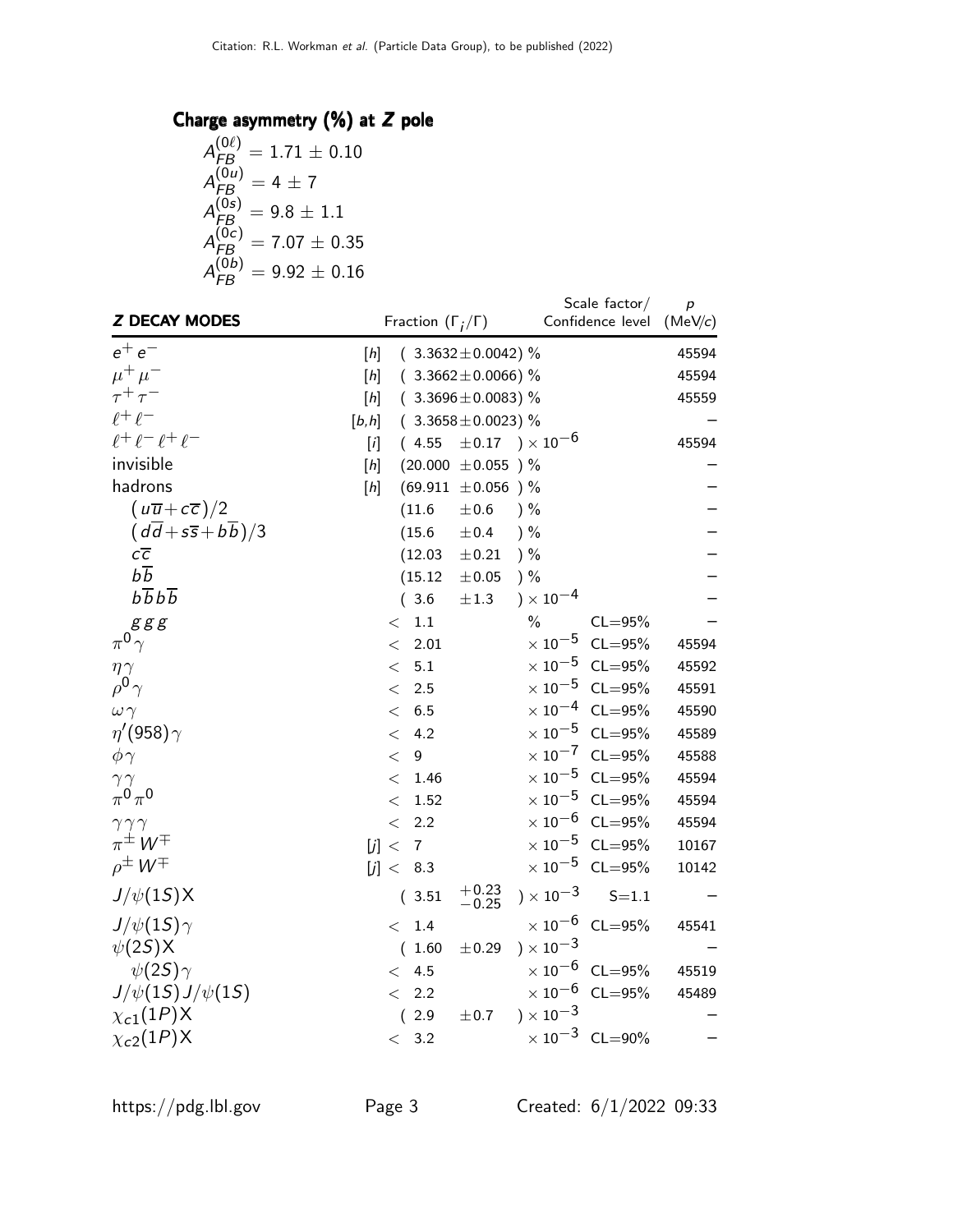| $\Upsilon(1S)$ X + $\Upsilon(2S)$ X     |             |       | (1.0)            | $\pm 0.5$  | $) \times 10^{-4}$ |                                  |       |
|-----------------------------------------|-------------|-------|------------------|------------|--------------------|----------------------------------|-------|
| $+ \gamma(35)$ X                        |             |       |                  |            |                    |                                  |       |
| $\Upsilon(1S)X$                         |             |       | < 4.4            |            |                    | $\times$ 10 <sup>-5</sup> CL=95% |       |
| $\gamma(15)\gamma$                      |             |       | < 2.8            |            |                    | $\times 10^{-6}$ CL=95%          | 45103 |
| $\Upsilon(2S)X$                         |             |       | < 1.39           |            |                    | $\times 10^{-4}$ CL=95%          |       |
| $\gamma(2S)\gamma$                      |             |       | < 1.7            |            |                    | $\times$ 10 <sup>-6</sup> CL=95% | 45043 |
| $\Upsilon(35)X$                         |             |       | 9.4<br>$\lt$     |            |                    | $\times$ 10 <sup>-5</sup> CL=95% |       |
| $\gamma(35)\gamma$                      |             |       | 4.8<br>$\lt$     |            |                    | $\times$ $10^{-6}$ $\,$ CL=95%   | 45006 |
| $\Upsilon(1, 2, 3S) \Upsilon(1, 2, 3S)$ |             |       | < 1.5            |            |                    | $\times 10^{-6}$ CL=95%          |       |
| $(D^0/\overline{D}{}^0)$ X              |             |       | (20.7)           | $\pm 2.0$  | $)$ %              |                                  |       |
| $D^{\pm}X$                              |             |       | (12.2)           | $\pm 1.7$  | $)$ %              |                                  |       |
| $D^*(2010)^{\pm} X$                     |             | [j    | (11.4)           | $\pm 1.3$  | ) %                |                                  |       |
| $D_{s1}(2536)^{\pm} X$                  |             |       | (3.6)            | $\pm 0.8$  | $) \times 10^{-3}$ |                                  |       |
| $D_{sJ}(2573)^{\pm} X$                  |             |       | (5.8)            | ±2.2       | $) \times 10^{-3}$ |                                  |       |
| $D^{*/}(2629)^{\pm} X$                  |             |       | searched for     |            |                    |                                  |       |
| $B^+X$                                  |             | [k]   | (6.08)           | $\pm 0.13$ | ) %                |                                  |       |
| $B_s^0$ X                               |             | [k]   | (1.59)           | $\pm 0.13$ | ) %                |                                  |       |
|                                         |             |       | searched for     |            |                    |                                  |       |
| $B_c^+ X$<br>$A_c^+ X$                  |             |       | (1.54)           | $\pm$ 0.33 | $)$ %              |                                  |       |
| $\bar{\Xi}_c^0$ X                       |             |       | seen             |            |                    |                                  |       |
| $E_bX$                                  |             |       | seen             |            |                    |                                  |       |
| $b$ -baryon $X$                         |             | [k]   | (1.38)           | $\pm 0.22$ | ) %                |                                  |       |
| anomalous $\gamma+$ hadrons             |             |       | [l] < 3.2        |            |                    | $\times$ 10 <sup>-3</sup> CL=95% |       |
| $e^+e^-\gamma$                          |             | [I] < | 5.2              |            |                    | $\times 10^{-4}$ CL=95%          | 45594 |
| $\mu^+ \mu^- \gamma$                    |             |       | [1] < 5.6        |            |                    | $\times$ 10 <sup>-4</sup> CL=95% | 45594 |
| $\tau^+ \tau^- \gamma$                  |             |       | [I] < 7.3        |            |                    | $\times$ 10 <sup>-4</sup> CL=95% | 45559 |
| $\ell^+\ell^-\gamma\gamma$              |             |       | [n] < 6.8        |            |                    | $\times 10^{-6}$ CL=95%          |       |
| $q\overline{q}\gamma\gamma$             |             |       | [n] < 5.5        |            |                    | $\times 10^{-6}$ CL=95%          |       |
| $\nu\overline{\nu}\gamma\gamma$         |             |       | [n] < 3.1        |            |                    | $\times$ 10 <sup>-6</sup> CL=95% | 45594 |
| $e^{\pm}$ $\mu^{\mp}$                   | LF          |       | [j] < 7.5        |            |                    | $\times 10^{-7}$ CL=95%          | 45594 |
| $e^{\pm} \tau^{\mp}$                    | LF          | [j] < | $5.0$            |            |                    | $\times$ 10 <sup>-6</sup> CL=95% | 45576 |
| $\mu^{\pm} \tau^{\mp}$                  | $L\digamma$ |       | [j] < 6.5        |            |                    | $\times$ 10 <sup>-6</sup> CL=95% | 45576 |
| p e                                     | L, B        |       | 1.8<br>$\lt$     |            |                    | $\times$ 10 <sup>-6</sup> CL=95% | 45589 |
| $p\mu$                                  | L, B        |       | $1.8\,$<br>$\lt$ |            |                    | $\times$ 10 <sup>-6</sup> CL=95% | 45589 |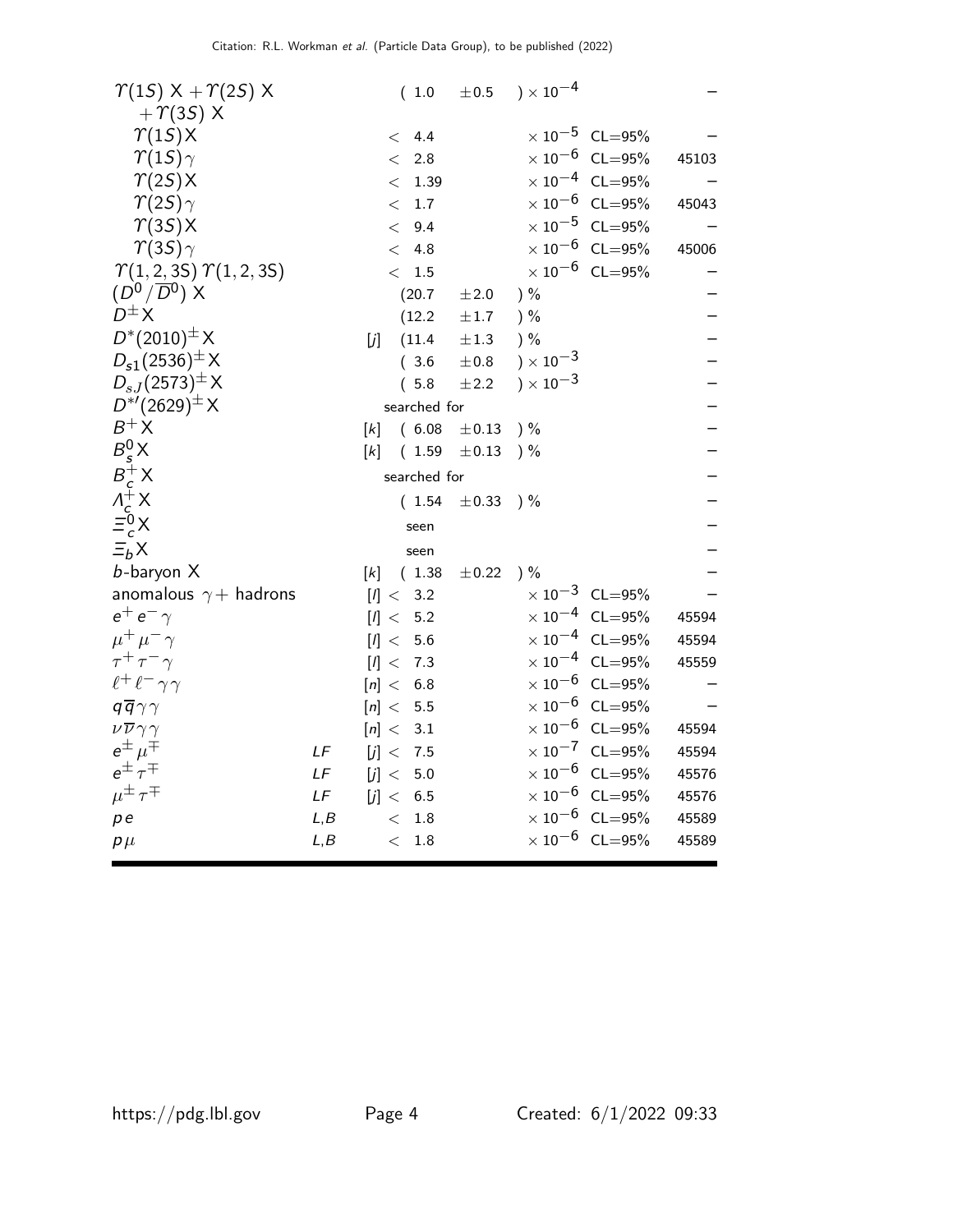## $H^0$

 $J = 0$ 

Mass  $m = 125.25 \pm 0.17$  GeV  $(S = 1.5)$ Full width  $\Gamma = 3.2^{+2.8}_{-2.2}$  MeV (assumes equal on-shell and off-shell effective couplings)

# H<sup>O</sup> Signal Strengths in Different Channels

Combined Final States =  $1.13 \pm 0.06$  $WW^* = 1.19 \pm 0.12$  $ZZ^* = 1.01 \pm 0.07$  $\gamma \gamma = 1.10 \pm 0.07$  $c\overline{c}$  Final State = 37  $\pm$  20  $b\overline{b} = 0.98 \pm 0.12$  $\mu^+ \mu^- = 1.19 \pm 0.34$  $\tau^+ \, \tau^- = 1.15^{+ \, 0.16}_{- \, 0.15}$  $Z \gamma < 3.6$ , CL = 95%  $\gamma^* \gamma$  Final State  $= 1.5 \pm 0.5$  $t\bar{t}H^0$  Production = 1.10  $\pm$  0.18 t  $H^0$  production = 6  $\pm$  4  $H^0$  Production Cross Section in pp Collisions at  $\sqrt{s} = 13$  TeV =  $56 \pm 4$  pb

| H <sup>O</sup> DECAY MODES      |    |             | Fraction $(\Gamma_i/\Gamma)$      | Confidence level (MeV/c) | p     |
|---------------------------------|----|-------------|-----------------------------------|--------------------------|-------|
| $e^+e^-$                        |    |             | $< 3.6 \times 10^{-4}$            | 95%                      | 62625 |
| $Z\rho(770)$                    |    | $< 1.21 \%$ |                                   | 95%                      | 29423 |
|                                 |    |             |                                   |                          |       |
| $Z\phi(1020)$                   |    |             | $< 3.6 \times 10^{-3}$            | 95%                      | 29417 |
| $J/\psi\gamma$                  |    |             | $< 3.5 \times 10^{-4}$            | 95%                      | 62587 |
| $J/\psi J/\psi$                 |    |             | $<\,1.8\phantom{0}\times 10^{-3}$ | 95%                      | 62548 |
| $\psi(2S)\gamma$                |    |             | $< 2.0 \times 10^{-3}$            | 95%                      | 62571 |
| $\gamma(15)\gamma$              |    |             | $< 4.9 \times 10^{-4}$            | 95%                      | 62268 |
| $\gamma(2S)\gamma$              |    |             | $< 5.9 \times 10^{-4}$            | 95%                      | 62224 |
| $\gamma(35)\gamma$              |    |             | $< 5.7 \times 10^{-4}$            | 95%                      | 62197 |
| $\Upsilon$ (nS) $\Upsilon$ (mS) |    |             | $< 1.4 \times 10^{-3}$            | 95%                      |       |
| $\rho(770)\gamma$               |    |             | $< 8.8~\times 10^{-4}$            | 95%                      | 62623 |
| $\phi(1020)\gamma$              |    |             | $< 4.8 \times 10^{-4}$            | 95%                      | 62621 |
| $e\mu$                          | LF |             | $< 6.1 \times 10^{-5}$            | 95%                      | 62625 |
| $e\tau$                         | LF |             | $< 2.2 \times 10^{-3}$            | 95%                      | 62612 |
| $\mu\tau$                       | LF |             | $< 1.5 \times 10^{-3}$            | 95%                      | 62612 |
| invisible                       |    | ${<}19$     | $\%$                              | 95%                      |       |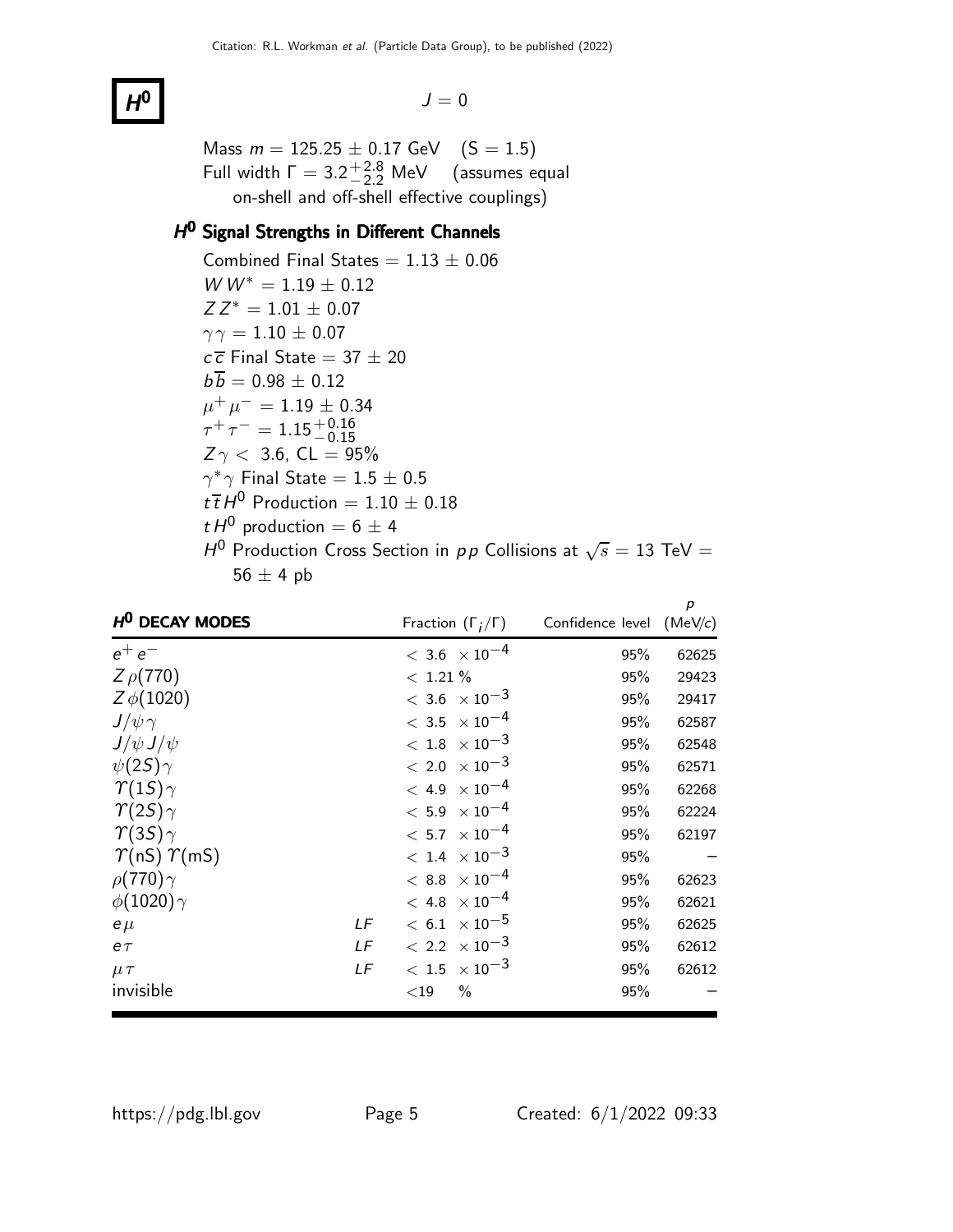# Neutral Higgs Bosons, Searches for

#### Mass limits for heavy neutral Higgs bosons  $(H_2^0)$ Mass limits for heavy neutral Higgs bosons  $(H_2^0, A^0)$ 0, A<sup>0</sup>) in the MSSM

 $m > 389$  GeV, CL = 95% (tan $\beta = 10$ )  $m > 863$  GeV, CL = 95% (tan $\beta = 20$ )  $m > 1157$  GeV,  $CL = 95\%$  (tan $\beta = 30$ )  $m > 1341$  GeV, CL = 95% (tan $\beta = 40$ )  $m > 1496$  GeV, CL = 95% (tan $\beta = 50$ )  $m > 1613$  GeV, CL = 95% (tan $\beta = 60$ )

Charged Higgs Bosons  $(H^{\pm}% (\mathbb{R}^{d}))$  and  $H^{\pm\pm}% (\mathbb{R}^{d})$  and  $H^{\pm\pm}% (\mathbb{R}^{d})$ Searches for

Mass limits for  $m_{H^+} < m$ (top)

 $m > 155$  GeV,  $CL = 95\%$ 

## Mass limits for  $m_{H+} > m$ (top)

| $m > 181$ GeV, $CL = 95\%$  | $(\tan\beta=10)$     |
|-----------------------------|----------------------|
| $m > 249$ GeV, $CL = 95\%$  | $(\tan\beta = 20)$   |
| $m > 390$ GeV, $CL = 95\%$  | $(tan\beta = 30)$    |
| $m > 894$ GeV, CL = 95%     | $(\tan\!\beta = 40)$ |
| $m > 1017$ GeV, CL = 95%    | $(tan\beta = 50)$    |
| $m > 1103$ GeV, $CL = 95\%$ | $(tan\beta = 60)$    |

New Heavy Bosons  $(W', Z',$  leptoquarks, etc.), Searches for

### Additional W Bosons

 $W'$  with standard couplings Mass  $m > 6000$  GeV,  $CL = 95\%$  (pp direct search)  $W_R$  (Right-handed W Boson) Mass  $m > 715$  GeV,  $CL = 90\%$  (electroweak fit)

## Additional Z Bosons

 $Z^{'}_{\mathsf{SM}}$  with standard couplings Mass  $m > 5150$  GeV,  $CL = 95\%$  (pp direct search)  $Z_{LR}$  of SU(2)<sub>L</sub>×SU(2)<sub>R</sub>×U(1) (with  $g_L = g_R$ )<br>Mass  $m > 630$  GeV, CL = 95% ( $p\overline{p}$  direct search) Mass  $m > 630$  GeV, CL = 95% Mass  $m > 1162$  GeV,  $CL = 95\%$  (electroweak fit)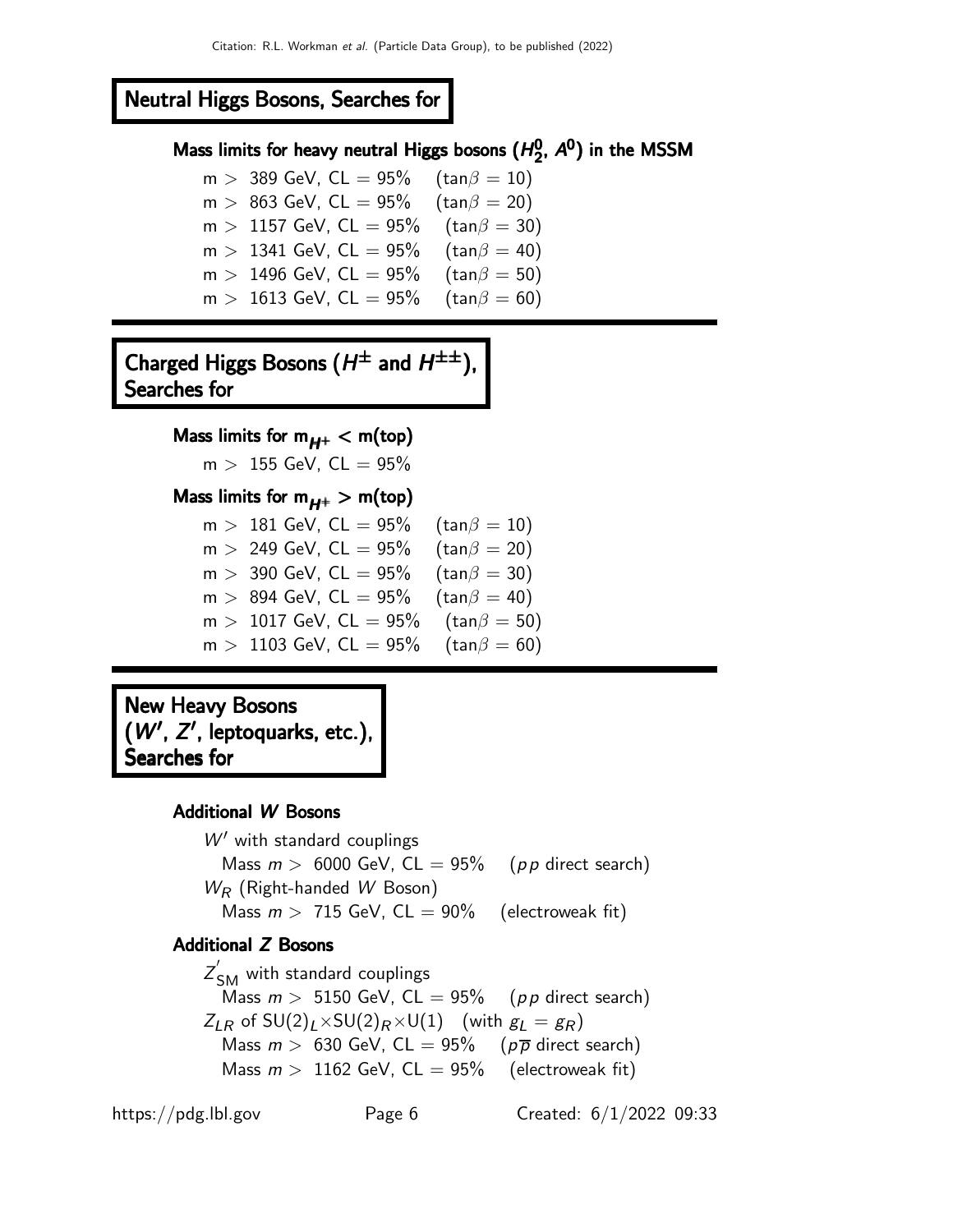$Z_{\chi}$  of SO(10)  $\rightarrow$  SU(5) $\times$ U(1)<sub> $\chi$ </sub> (with  $g_{\chi}$ =e/cos $\theta_{W}$ ) Mass  $m > 4800$  GeV, CL = 95% (pp direct search)  $Z_{\psi}$  of  $E_6 \rightarrow SO(10) \times U(1)_{\psi}$  (with  $g_{\psi} = e / cos \theta_W$ ) Mass  $m > 4560$  GeV,  $CL = 95\%$  (pp direct search)  $Z_n$  of  $E_6 \rightarrow SU(3) \times SU(2) \times U(1) \times U(1)_n$  (with  $g_n=e/\cos\theta_W$ ) Mass  $m > 3.900 \times 10^3$  GeV, CL = 95% (pp direct search)

### Scalar Leptoquarks

 $m > 1800$  GeV, CL = 95% (1st gen., pair prod., B(eq)=1)  $m > 1755$  GeV, CL = 95% (1st gen., single prod., B(eq)=1)  $m > 1700$  GeV, CL = 95% (2nd gen., pair prod., B $(\mu q) = 1$ )  $m > 660$  GeV, CL = 95% (2nd gen., single prod., B $(\mu q) = 1$ )  $m > 1430$  GeV, CL = 95% (3rd gen., pair prod., B $(\tau t) = 1$ )  $m > 740$  GeV, CL = 95% (3rd gen., single prod., B( $\tau b$ )=1) (See the Particle Listings for assumptions on leptoquark quan-

tum numbers and branching fractions.)

### **Diquarks**

Mass  $m > 7200$  GeV, CL = 95% ( $E_6$  diquark)

## Axigluon

Mass  $m > 6600$  GeV,  $CL = 95\%$ 

# Axions (A<sup>0</sup>) and Other Very Light Bosons, Searches for

See the review on "Axions and other similar particles."

The best limit for the half-life of neutrinoless double beta decay with Majoron emission is  $> 7.2 \times 10^{24}$  years (CL = 90%).